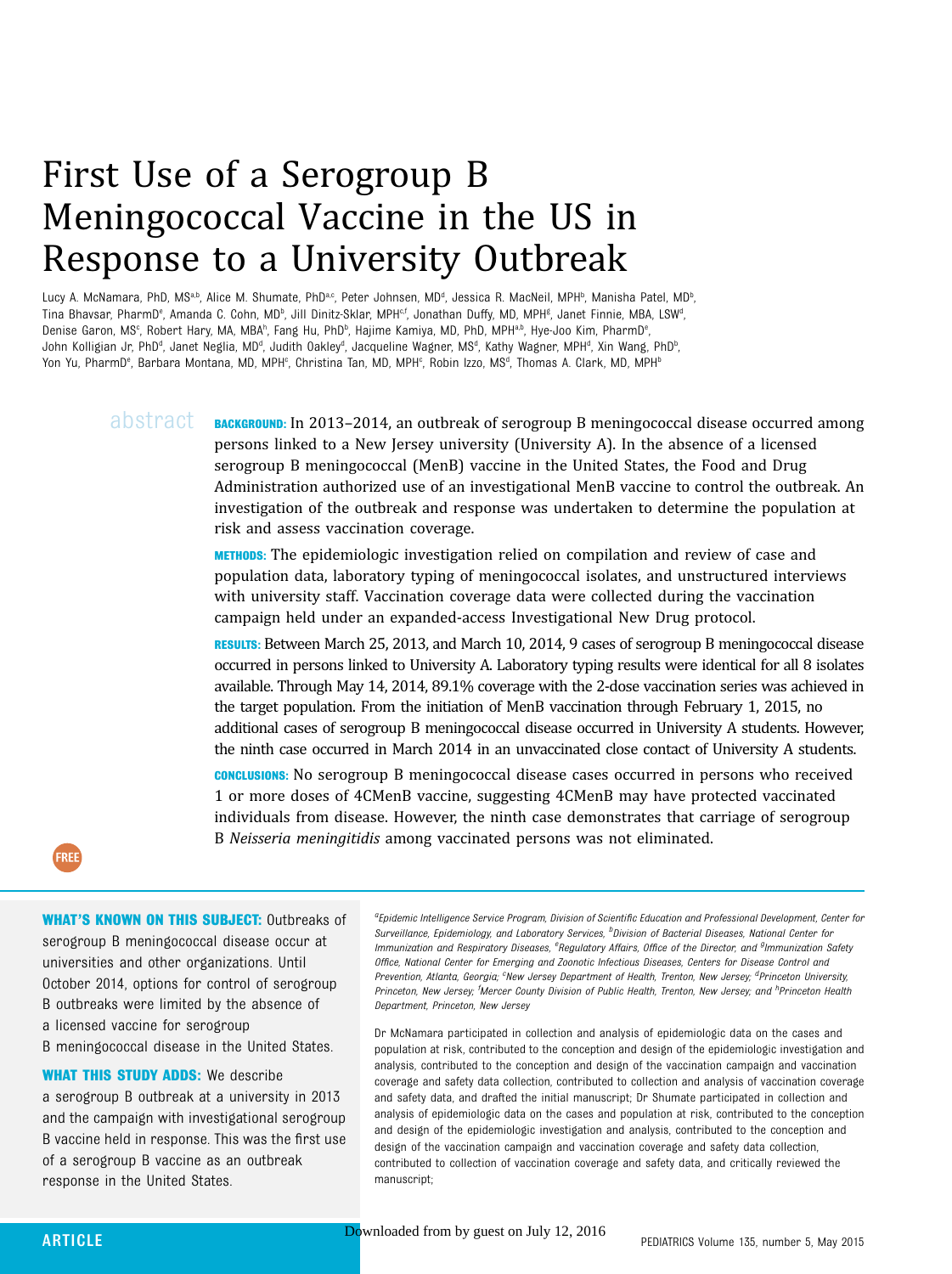Between March 25, 2013 and March 10, 2014, 9 cases of serogroup B meningococcal disease were reported in persons linked to a New Jersey university (University A). During this time, options for control of serogroup B meningococcal disease outbreaks were limited by the absence of a licensed serogroup B (MenB) vaccine in the United States. However, in 2013, 2 recombinant MenB vaccines were under prelicensure review in the United States: the 3-dose vaccine rLP2086 (Trumenba; Wyeth Pharmaceuticals, Inc., a subsidiary of Pfizer, Inc., Philadelphia, PA) and the 2-dose vaccine 4CMenB (Bexsero; Novartis Vaccines and Diagnostics, Siena, Italy). Because 4CMenB had already been licensed in Europe and Australia in 2013, whereas rLP2086 was not yet licensed in any country, we thought 4CMenB would be more acceptable in the target population. The Centers for Disease Control and Prevention (CDC) therefore submitted an expanded access Investigational New Drug (IND) application to the Food and Drug Administration to allow use of 4CMenB to control the outbreak at University A. The CDC, New Jersey Department of Health (NJDOH), Princeton Health Department, and University A collaborated to provide the 2-dose vaccination series to the population at risk in the outbreak beginning in December 2013.

Here, we describe the epidemiologic investigation of the outbreak that led to the decision to vaccinate and the implementation of the vaccination campaign with investigational 4CMenB vaccine.

#### **METHODS**

# Case Investigation

Meningococcal disease is nationally notifiable and suspected cases are reported directly to state or local public health authorities. The current Advisory Committee on

Immunization Practices guidelines define an organization-based meningococcal disease outbreak as the occurrence of 3 or more cases in 3 months in persons with a common organizational affiliation but without direct close contact and a resulting attack rate of  $>10$  per 100 000.<sup>1</sup> An outbreak case was defined as a case of serogroup B meningococcal disease with laboratory results consistent with the outbreak strain that occurred in a University A student or close contact of University A students. Cases were reported in New Jersey, Texas, Massachusetts, and Pennsylvania in the United States, as well as in Greece, and were investigated by university and local and state health department staff to identify close contacts for antibiotic chemoprophylaxis. The case-patient who became ill in Greece had been traveling with a group of University A students in Europe for 3 weeks before illness onset; no air travel contacts of this patient required chemoprophylaxis. NJDOH compiled data on all outbreak cases, including those initially reported elsewhere.

### Molecular Characterization

For 8 cases, Neisseria meningitidis serogroup was determined by slide agglutination at the state public health laboratory and confirmed by real-time polymerase chain reaction at CDC.2–<sup>4</sup> Serogroup determination and Porin A (PorA) typing for 1 case was performed in Greece by using polymerase chain reaction.

At CDC, isolates were characterized by using pulsed-field gel electrophoresis, multilocus sequence typing, and molecular typing of factor H binding protein (fHbp), Neisserial heparin binding antigen (NhbA), Neisseria meningitidis adhesin A (NadA), and PorA, as previously described.5–<sup>8</sup> Novartis assessed whether 4CMenB vaccine was expected to protect against the outbreak strain by using human serum bactericidal assay (hSBA) and

meningococcal antigen typing system (MATS).9,10

# Epidemiologic Investigation

After the sixth outbreak case in October 2013, NJDOH invited CDC to assist with an on-site investigation to determine the target population for potential vaccination. To understand whether cases shared epidemiologic links, case information gathered by NJDOH, the Princeton Health Department, and University A was compiled and reviewed. The population at risk<sup>1</sup> was characterized through interviews with University A staff and students and review of university data on student ages, living arrangements, and social interactions.

# Vaccination Clinic

In November 2013, use of 4CMenB vaccine was authorized per the Food and Drug Administration under the expanded access IND regulations (21 CFR 312.320). The primary goal of the expanded-access IND was to make vaccine available to the population at risk for serogroup B meningococcal disease during the outbreak, given the lack of an adequate, approved alternative for prevention of this potentially lifethreatening condition in the United States. The primary purpose of an expanded-access IND is to provide access to a vaccine or treatment; it is not intended to establish safety and efficacy of the product.

CDC's Institutional Review Board (IRB) served as the IRB for this IND protocol; the university's IRB deferred to CDC. Written informed consent was obtained from all vaccine recipients and parental consent and written assent were obtained for recipients  $<$ 18 years.

University A and CDC collaborated to provide students, parents, faculty, and staff with accurate and timely information about the 4CMenB vaccination program, implement the vaccination campaign, and monitor adverse events after vaccination.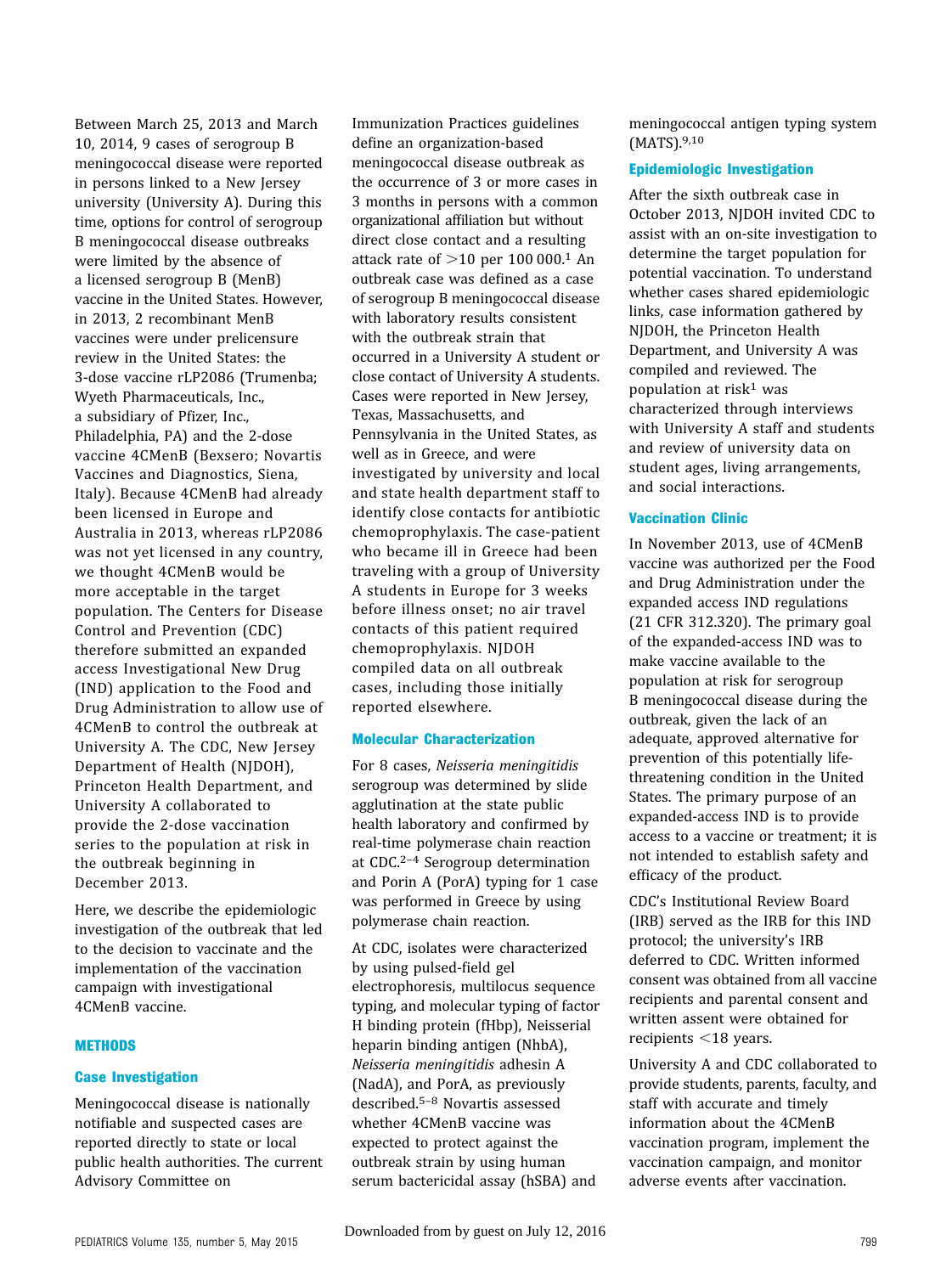Potential vaccine recipients were notified of the clinic through multiple mechanisms, including e-mail, posters, and text messages. At the clinic, precautions and contraindications for vaccination were assessed through a screening questionnaire for each recipient; those with questions about the vaccine or medical conditions received further evaluation from a clinical team composed of medical doctors from CDC and University A. Vaccination coverage was monitored through real-time entry of vaccination into recipients' electronic health records or, for nonstudents, by collecting copies of the informed consent paperwork. Reports of adverse events after vaccination are being collected passively via phone and student health clinic visits and actively via surveys administered at the time of second dose administration and 30 days after receipt of the second dose.

### RESULTS

### Case Ascertainment

Between March and November 2013, 7 cases occurred in University A undergraduates and 1 additional case occurred in a high school student who became ill after staying in an undergraduate dormitory at University A. Excluding the 1 case that occurred during the university's summer break, case-patients lived or stayed in 6 of the 50 undergraduate dormitories at University A immediately before disease onset. No cases occurred in graduate students, faculty, staff, local community members, or family members of casepatients. The median time between cases was 26 days (range 12–94).

All 8 of these case-patients experienced headache and fever and 7 of the 8 developed a rash. Seven case-patients had meningitis, whereas 1 had bloodstream infection only. All case-patients were hospitalized; the median length of stay was 7 days (range 5–10 days). None of these

8 cases was fatal, but 3 case-patients had long-term sequelae (unilateral hearing loss  $[n = 1]$ , neurocognitive deficits  $[n = 1]$ , and chronic headaches  $[n = 1]$ .

The ninth case occurred in March 2014, after the 4CMenB vaccination campaigns and 109 days after the eighth case. This case occurred in a student at a different university who had close contact with University A undergraduates at an off-campus social event 8 days before disease onset. The ninth case-patient exhibited a petechial rash but did not have evidence of meningitis. The ninth case was fatal, bringing the overall outbreak case-fatality ratio to 11%.

Outbreak case-patient ages ranged from 17 to 21 years (median 19); cases occurred in both male (56%) and female individuals and across 4 undergraduate classes (Fig 1). No case-patients had a previous diagnosis of a medical condition that increases risk of meningococcal disease (ie, functional or anatomic asplenia or persistent complement component deficiency).<sup>1</sup> The annualized attack rate of serogroup B meningococcal disease among University A undergraduates was 134 per 100 000.

Immediately on identification of each case, close contacts of case-patients were identified by University A, NJDOH, the Princeton Health Department, and other state and local health departments and were recommended antibiotic chemoprophylaxis. Close contacts include household contacts (including roommates), child care center contacts, and anyone else with a direct exposure to a case-patient's oral secretions.1 No secondary cases occurred in close contacts of casepatients. In addition to chemoprophylaxis for close contacts, in May 2013 the university issued recommendations for students to reduce sharing of eating and drinking materials and other activities that

could result in contact with oral secretions.

# Molecular Characterization

All cases were confirmed as serogroup B meningococcal disease and had the same PorA type (P1.5- 1,2-2). Isolates from the 8 cases identified in the United States were characterized further; all were sequence type 409 (ST-409) of clonal complex 41/44/Lineage 3 and had the same pulsed-field gel electrophoresis pattern (429) and antigen types (fHbp 1.276, NhbA p0002, and NadA negative by Novartis nomenclature). The fHbp and NhbA antigens in the outbreak strain demonstrated cross-reactivity with 4CMenB vaccine antigens by MATS; hSBA testing showed that serum from people vaccinated with 4CMenB was able to kill the outbreak strain.

# Epidemiologic Investigation

The outbreak spanned 2 academic years. Only 1 person was identified as a close contact of more than 1 case (cases 4 and 7); however, these cases occurred nearly 6 months apart and the contact in question received chemoprophylaxis immediately after the identification of each case. No case-patients were found to share common extracurricular activities and no cases occurred in the same dormitory within an academic year.

In the 2013–2014 academic year, 5241 undergraduate and 2666 graduate students were enrolled at University A. More than 98% of undergraduates and 20% of graduate students lived in on-campus dormitories. For undergraduates, the mean age was 21 years (range 16–31) and vaccination coverage with quadrivalent meningococcal conjugate vaccine (MenACWY) was .99.9%. Graduate students living in the graduate student dormitory were significantly younger than graduate students living in university-owned apartments, with mean ages of 24.1 and 26.4 years, respectively (t test,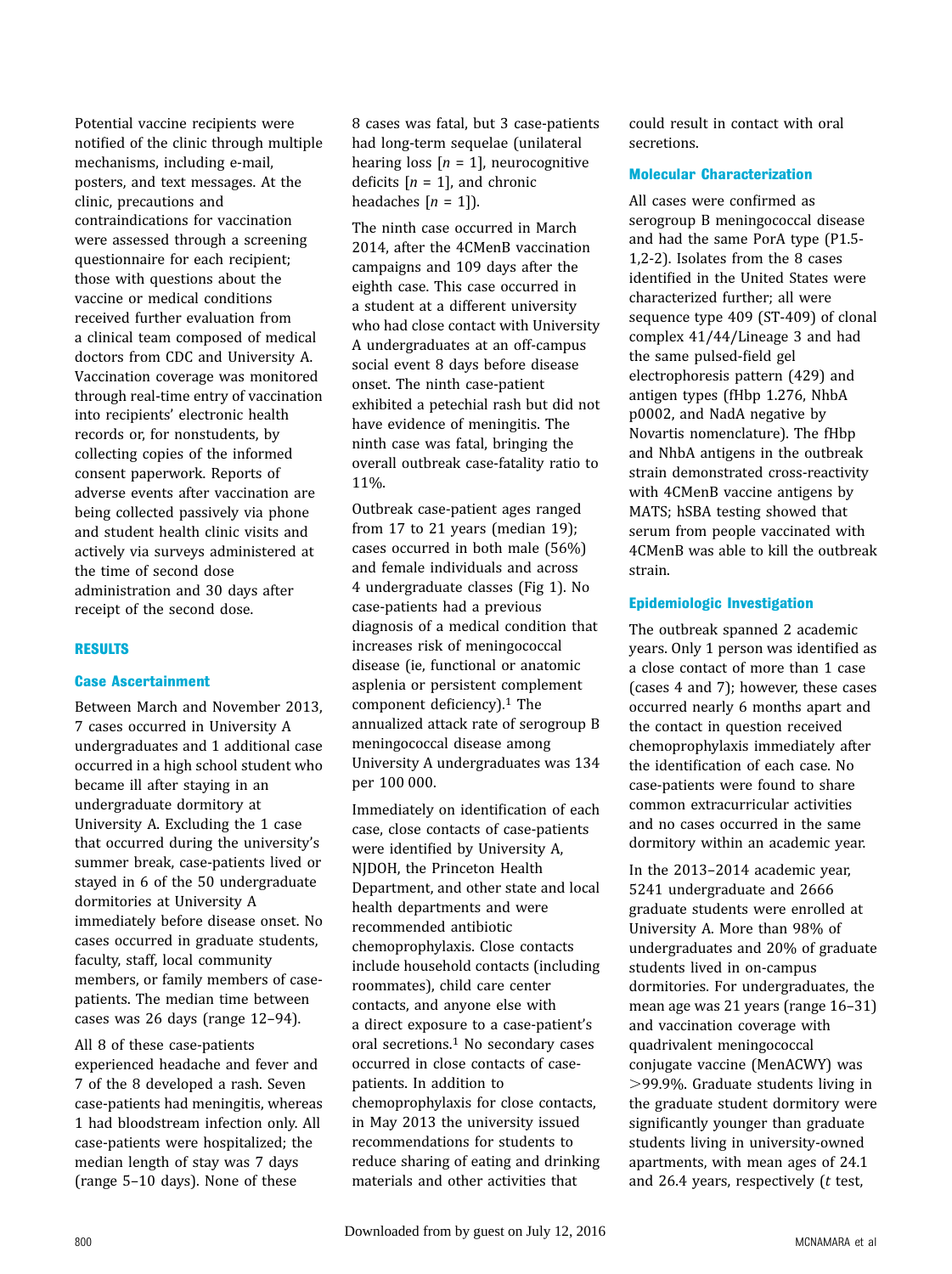

Timeline of outbreak cases and response activities.

 $t = 13$ ,  $P < .0001$ ). Social mixing between undergraduate and graduate students was reported to be uncommon but extant; however, the degree of social mixing could not be quantified.

Based on this investigation, the target population for vaccination included University A undergraduate students  $(n = 5241)$ ; graduate students living in undergraduate and graduate student dormitories ( $n = 541$ ); graduate students, faculty, and staff with a medical condition that increases risk of meningococcal disease  $(n = 11)$ ; and spouses and caregivers of undergraduate and graduate students living in a dormitory with the students  $(n = 6)$ .

#### Vaccination Campaign

The first-dose vaccination clinic was held December 9 to 12, 2013, and the second-dose clinic was held February 17 to 20, 2014. Additional small clinics were held for persons unable to attend the larger clinics. Through May 14, 2014, 94.9% of the target population had received at least 1 dose of the vaccine and 89.1% had received both doses (Table 1). Within this target population, coverage was highest among undergraduate students, of whom 96.6% received the first dose and 91.4% received both doses (Table 1). As of February

1, 2015, 1 serious adverse event was deemed possibly related to the vaccine (a case of rhabdomyolysis with onset 1 day after the second dose), but no concerning patterns of adverse events after vaccination have been observed. Monitoring for adverse events is ongoing.

Through February 1, 2015, no cases of serogroup B meningococcal disease have been reported in individuals who received the 4CMenB vaccine. However, as noted previously, the ninth case did occur after the vaccination campaigns. The ninth case-patient was a student at another university who had close contact with several University A students, most of whom had received 2 doses of 4CMenB, before disease onset. The student body of the second university was not considered to be at increased risk for meningococcal disease due to this incident.

#### **DISCUSSION**

In this report, we describe the first time an expanded-access IND program for an investigational vaccine has been implemented in response to a serogroup B meningococcal disease outbreak in the United States. The attack rate among undergraduate students at University A, 134 per 100 000, was more than 1400 times greater than the national incidence in this age group (1, CDC, unpublished data). Before routine MenACWY vaccination, most meningococcal disease outbreaks on college campuses were caused by serogroup C.11,12 However, serogroup C outbreaks have declined with high MenACWY coverage in adolescents,<sup>13</sup> leaving serogroup B as the cause of recent meningococcal outbreaks on college campuses.

The sequence type of the bacterial strain isolated in this outbreak, ST-409, is uncommon in the United States. Aside from the samples received from this outbreak, CDC has received only 9 (0.25%) serogroup B ST-409 isolates of 3595 unique case isolates that have been characterized by multilocus sequence typing (isolates collected 1911–2014). None of these other ST-409 isolates had the same antigen profile as the University A outbreak strain. To our knowledge, no other outbreaks associated with ST-409 have been reported in the United States or elsewhere. Little is known about the clinical presentation of meningococcal disease caused by ST-409, but in this outbreak, the casefatality ratio and proportion of casepatients with meningitis were consistent with those from meningococcal disease surveillance data for the United States.14

It is not clear why this strain caused an outbreak at University A. This strain might be more invasive than other N meningitidis sequence types and indeed it is part of the ST-41/44 clonal complex, which is thought to be hypervirulent.15 Alternatively, the undergraduate population may have had low baseline immunity to this novel bacterial strain, leading to a high attack rate once it was introduced into the student population.

Defining the population at risk in meningococcal disease outbreaks can be challenging. In this outbreak, cases occurred in students of 4 undergraduate class years, and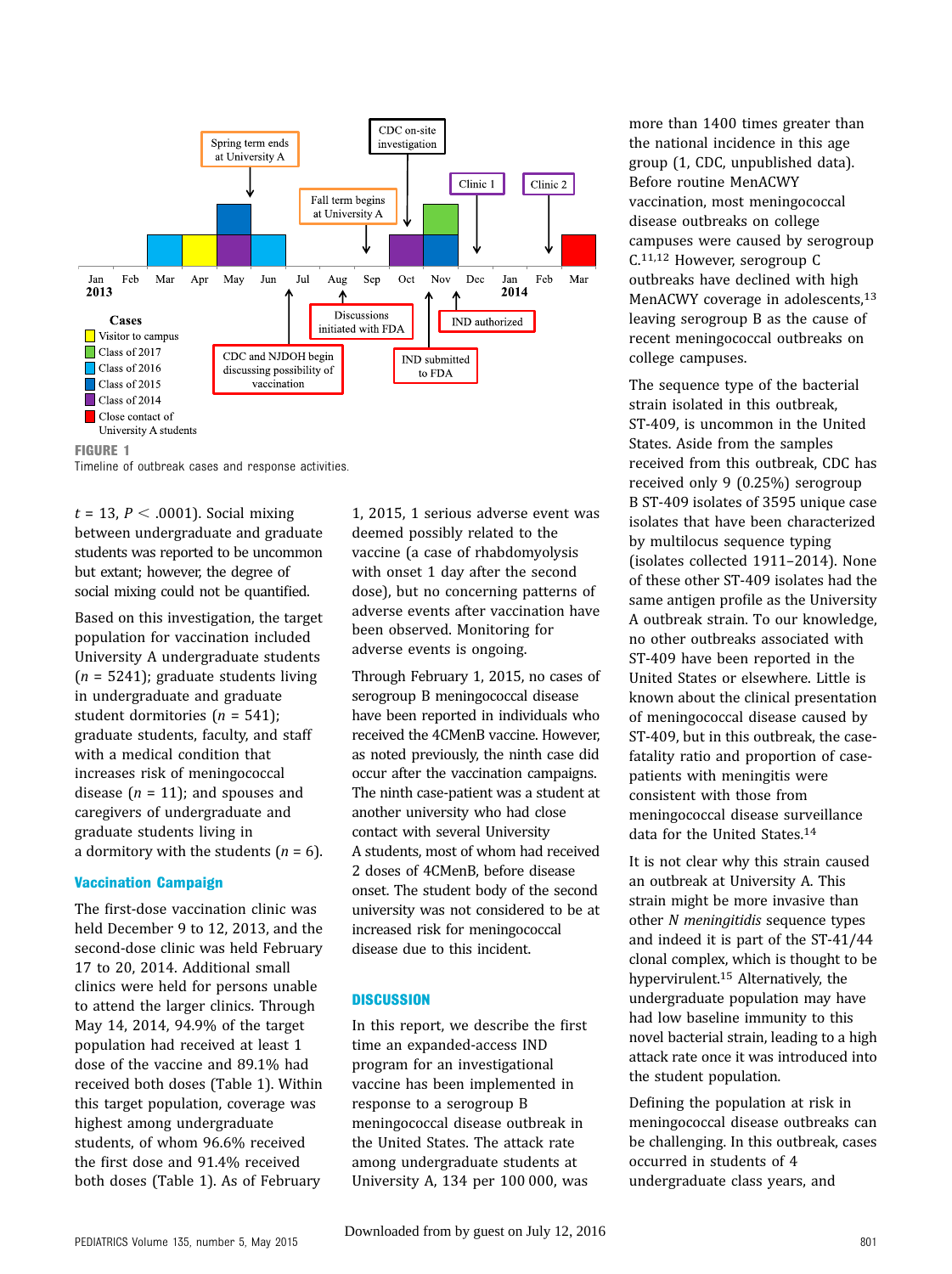TABLE 1 Coverage of 4CMenB Vaccine in Targeted Populations at University A, December 9, 2013–May 14, 2014

| Constituency           | No. in Target<br>Population | No. First Doses<br>Given | Coverage with<br>First Dose, % | No. Second<br>Doses Given | Coverage with<br>2-Dose Series, % |
|------------------------|-----------------------------|--------------------------|--------------------------------|---------------------------|-----------------------------------|
| Undergraduate students | 5241                        | 5062                     | 96.6                           | 4791                      | 91.4                              |
| Class of 2017          | 1292                        | 1260                     | 97.5                           | 1214                      | 94.0                              |
| Class of 2016          | 1349                        | 1296                     | 96.1                           | 1232                      | 91.3                              |
| Class of 2015          | 1320                        | 1274                     | 96.5                           | 1178                      | 89.2                              |
| Class of 2014          | 1280                        | 1232                     | 96.3                           | 1167                      | 91.2                              |
| Graduate students      | 541                         | 424                      | 78.4                           | 361                       | 66.7                              |
| $0$ ther $a$           | 17                          | 16                       | 94.1                           | 13                        | 76.5                              |
| Total                  | 5799                        | 5502                     | 94.9                           | 5165                      | 89.1                              |

a Category includes faculty, staff, and graduate students with medical conditions that increase risk of meningococcal disease, and spouses and caregivers of graduate and undergraduate students living in a dormitory with the students.

therefore the entire undergraduate population was targeted for vaccination. Although no cases occurred in graduate students, graduate students living in oncampus dormitories were targeted for vaccination because the increased risk of meningococcal disease for college freshmen living in dormitories<sup>16-19</sup> raised concerns that dormitory living might also increase risk for other populations. Furthermore, most outbreakassociated cases of meningococcal disease in the United States occur in persons aged  $<$ 25 years and the mean age of the graduate students living in dormitories was  $<$ 25 years.<sup>11</sup> Although the population at risk must be determined separately for each outbreak of meningococcal disease, we hope the process used to define the population at risk at University A can inform this determination in future outbreaks.

More than 5000 students received 4CMenB vaccine during the 4-day first-dose vaccination campaign. Several factors likely contributed to the campaign's success. First, the university provided information about meningitis and the vaccination clinics to students and parents through multiple mechanisms, including e-mails, posters, text messages, a student-created video, and town hall meetings featuring University A and CDC staff. In addition, efficient clinic management and short wait times for participants resulted in high throughput. Finally,

the high attack rate of meningococcal disease and the occurrence of cases shortly before the vaccination campaign likely motivated students to receive the vaccine. This highly successful vaccination campaign provides a model for future vaccination campaigns in response to outbreaks on college campuses.

As of February 1, 2015, no additional serogroup B meningococcal disease cases occurred at University A. Although 2 doses of the vaccine are critical for a sustained immune response,20 1 study demonstrated that adolescents also have a strong initial immune response after a single dose.<sup>21</sup> This fact might have contributed to the absence of cases between the first and second vaccination campaigns. However, a case did occur in a close contact of University A students in March 2014. Most of the students with whom the last case-patient had contact had received 2 doses of 4CMenB vaccine. The occurrence of this case demonstrates that the vaccination campaign had not eliminated carriage from the University A population by this time and that transmission of the outbreak strain was ongoing. This finding is consistent with a recent study demonstrating that 4CMenB has at most a modest impact on prevalence of meningococcal carriage in vaccinated people.22 Ultimately, it is unknown whether additional cases would have occurred in University A students in the absence of the vaccination campaign, but the lack of cases in vaccinated persons combined

with the evidence of ongoing transmission in the population suggests the campaign did succeed in providing primary protection to the student population.

The first vaccine for serogroup B meningococcal disease, rLP2086, was licensed for use in individuals 10 to 25 years old on October 29, 2014, and 4CMenB was approved for use in the same age group on January 23, 2015. Although the Advisory Committee on Immunization Practices has not yet developed recommendations for the use of either vaccine, CDC formed a meningitis outbreak working group to provide interim guidance for responding to outbreaks of serogroup B meningococcal disease. These guidelines are available online at [http://](http://www.cdc.gov/meningococcal/outbreaks/vaccine-serogroupb.html) [www.cdc.gov/meningococcal/](http://www.cdc.gov/meningococcal/outbreaks/vaccine-serogroupb.html) [outbreaks/vaccine-serogroupb.html.](http://www.cdc.gov/meningococcal/outbreaks/vaccine-serogroupb.html) Although the number of sporadic cases of serogroup B meningococcal disease occurring in adolescents each year is at historic lows, the potential impact of MenB vaccines on both sporadic disease and outbreaks will be important to consider in the development of recommendations for use of licensed MenB vaccines in the United States.

# **CONCLUSIONS**

No serogroup B meningococcal disease cases occurred in students who had received 1 or more doses of 4CMenB vaccine, suggesting 4CMenB was effective in protecting vaccinated individuals from disease. However, the ninth case demonstrates that carriage of serogroup B N meningitidis among vaccinated persons was not eliminated. The outbreak investigation and highly successful vaccination campaign described here can serve as a model for how to approach similar outbreaks in the future.

# ACKNOWLEDGMENTS

We thank Evangeline Reynolds and Wendy Chung of Dallas County Health and Human Services, Dallas; Tamara Baldwin and Grace Kubin, Texas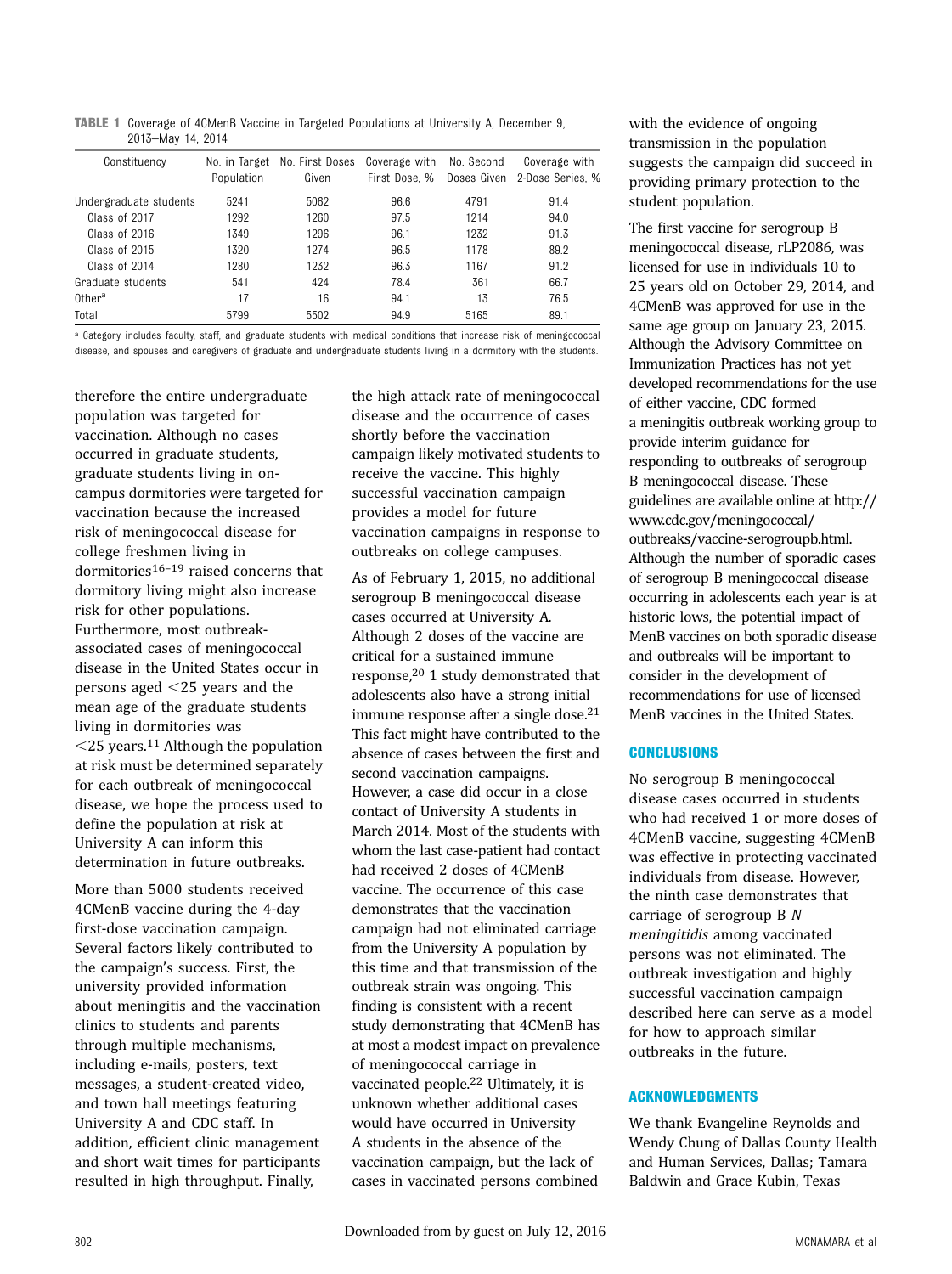Department of State Health Services, Austin; Johanna Vostok, Massachusetts Department of Public Health, Boston; Ami Patel, Office of Public Health Preparedness and Response, CDC, Atlanta, and Philadelphia Department of Public Health; Lauren Finn, Philadelphia Department of Public Health; Lisa Dettinger and Christina Russell, Pennsylvania Department of Health, Exton; Maria Orsini and Howard Sarubin, NJDOH, Trenton; and the staff of the Princeton Health Department, Princeton, the Mercer

County Division of Public Health, Trenton, Papageorgiou General Hospital, Thessaloniki, the American Hospital of Paris, Neuilly-sur-Seine, Drexel University, and the Presbyterian University Hospital for assistance with case investigations, contact tracing, and meningococcal testing. We are grateful to the staff of Novartis Vaccines and Diagnostics, Siena, Italy, for coordinating MATS and hSBA testing of patient isolates and vaccine procurement as well as for providing information about the

4CMenB vaccine. We thank Chad Myers and the New Jersey staff of Maxim Healthcare Services, Columbia, MD; Sarah Meyer and Tejpratap Tiwari, Division of Bacterial Diseases, National Center for Immunization and Respiratory Diseases, CDC, Atlanta; Natalie Kratz, CDC/Council of State and Territorial Epidemiologists Applied Epidemiology Fellow assigned to the NJDOH, Trenton; and the staff and students of University A for their work implementing and supporting the vaccination campaigns.

Dr Johnsen participated in collection of epidemiologic data on the cases and population at risk, contributed to the conception and design of the vaccination campaign and vaccination coverage and safety data collection, contributed to collection of vaccination coverage and safety data, and critically reviewed the manuscript; Ms MacNeil participated in collection and analysis of epidemiologic data on the cases and population at risk, contributed to the conception and design of the epidemiologic investigation and analysis, contributed to the conception and design of the vaccination campaign and vaccination coverage and safety data collection, and critically reviewed the manuscript; Dr Patel contributed to the conception and design of the vaccination campaign and vaccination coverage and safety data collection, contributed to collection and analysis of vaccination coverage and safety data, and critically reviewed the manuscript; Dr Bhavsar and Ms Finnie contributed to the conception and design of the vaccination campaign and vaccination coverage and safety data collection, and critically reviewed the manuscript; Dr Cohn contributed to the conception and design of the epidemiologic investigation and analysis, and critically reviewed the manuscript; Ms Dinitz-Sklar and Dr Neglia participated in collection of epidemiologic data on the cases and population at risk, and critically reviewed the manuscript; Dr Duffy contributed to the conception and design of the vaccination campaign and vaccination coverage and safety data collection, contributed to collection and analysis of vaccination safety data, and critically reviewed the manuscript; Ms Garon and Mr Hary participated in collection of epidemiologic data on the cases and population at risk, and critically reviewed the manuscript; Drs Hu and Wang collected and analyzed laboratory data, and critically reviewed the manuscript; Dr Kamiya participated in collection and analysis of epidemiologic data on the cases and population at risk, contributed to collection of vaccination safety data, and critically reviewed the manuscript; Drs Kim, Kolligian, and Yu contributed to the conception and design of the vaccination campaign and vaccination coverage and safety data collection, and critically reviewed the manuscript; Ms Oakley contributed to collection and analysis of vaccination coverage data, and critically reviewed the manuscript; Ms J. Wagner and Ms K Wagner contributed to the conception and design of the vaccination campaign and vaccination coverage and safety data collection, contributed to collection of vaccination coverage data, and critically reviewed the manuscript; Drs Montana, Tan, and Clark and Ms Izzo contributed to the conception and design of the epidemiologic investigation and analysis, and critically reviewed the manuscript; and all authors approved the final manuscript as submitted and agree to be accountable for all aspects of the work.

www.pediatrics.org/cgi/doi/10.1542/peds.2014-4015

DOI: 10.1542/peds.2014-4015

Accepted for publication Feb 19, 2015

Address correspondence to Lucy McNamara, PhD, Division of Bacterial Diseases, National Center for Immunization and Respiratory Diseases, Centers for Disease Control and Prevention, 1600 Clifton Rd, MS C-25, Atlanta, GA 30333. E-mail: [xdf4@cdc.gov](mailto:xdf4@cdc.gov)

PEDIATRICS (ISSN Numbers: Print, 0031-4005; Online, 1098-4275).

Copyright © 2015 by the American Academy of Pediatrics

FINANCIAL DISCLOSURE: The authors have indicated they have no financial relationships relevant to this article to disclose.

FUNDING: Supported in part by an appointment to the Applied Epidemiology Fellowship Program administered by the Council of State and Territorial Epidemiologists (CSTE) and funded by the Centers for Disease Control and Prevention Cooperative Agreement 5U38HM000414-5.

POTENTIAL CONFLICT OF INTEREST: Dr Johnsen was invited by Pfizer (manufacturer of rLP2086, Trumenba) to speak to their vaccine group and at 3 national conferences. Pfizer paid for Dr Johnsen's airfare and lodging to attend these events; he did not receive an honorarium or other reimbursements. Dr Johnsen was also invited by the National Meningitis Association to participate in a round table at another conference. The National Meningitis Association paid for Dr Johnsen's lodging but did not provide any honorarium or other reimbursements. The other authors have indicated they have no potential conflicts of interest to disclose.

#### **REFERENCES**

1. Cohn AC, MacNeil JR, Clark TA, et al; Centers for Disease Control and

Prevention (CDC). Prevention and control of meningococcal disease:

recommendations of the Advisory Committee on Immunization Practices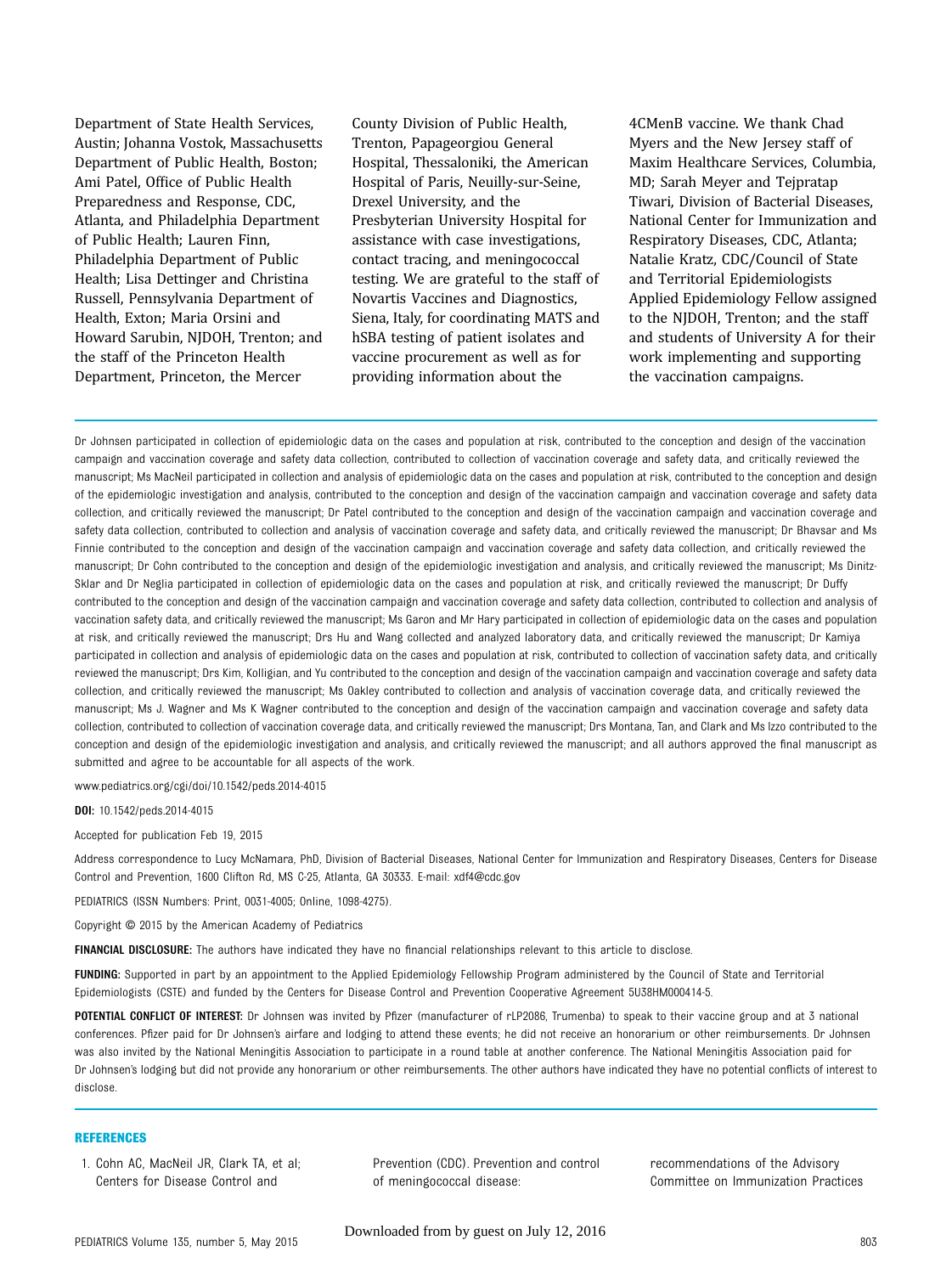(ACIP). MMWR Recomm Rep. 2013;62(RR-2):1–28

- 2. Dolan Thomas J, Hatcher CP, Satterfield DA, et al. sodC-based real-time PCR for detection of Neisseria meningitidis. PLoS ONE. 2011;6(5):e19361
- 3. Mothershed EA, Sacchi CT, Whitney AM, et al. Use of real-time PCR to resolve slide agglutination discrepancies in serogroup identification of Neisseria meningitidis. J Clin Microbiol. 2004;42(1): 320–328
- 4. Wang X, Theodore MJ, Mair R, et al. Clinical validation of multiplex real-time PCR assays for detection of bacterial meningitis pathogens. J Clin Microbiol. 2012;50(3):702–708
- 5. Maiden MCJ, Bygraves JA, Feil E, et al. Multilocus sequence typing: a portable approach to the identification of clones within populations of pathogenic microorganisms. Proc Natl Acad Sci USA. 1998;95(6):3140–3145
- 6. Popovic T, Schmink S, Rosenstein NA, et al. Evaluation of pulsed-field gel electrophoresis in epidemiological investigations of meningococcal disease outbreaks caused by Neisseria meningitidis serogroup C. J Clin Microbiol. 2001;39(1):75–85
- 7. Sacchi CT, Whitney AM, Popovic T, et al. Diversity and prevalence of PorA types in Neisseria meningitidis serogroup B in the United States, 1992-1998. J Infect Dis. 2000;182(4):1169–1176
- 8. Wang X, Cohn A, Comanducci M, et al. Prevalence and genetic diversity of candidate vaccine antigens among invasive Neisseria meningitidis isolates in the United States. Vaccine. 2011;29 (29-30):4739–4744
- 9. Donnelly J, Medini D, Boccadifuoco G, et al. Qualitative and quantitative assessment of meningococcal antigens to evaluate the potential strain coverage of protein-based vaccines. Proc Natl Acad Sci U S A. 2010;107(45): 19490–19495
- 10. Giuliani MM, Biolchi A, Serruto D, et al. Measuring antigen-specific bactericidal responses to a multicomponent vaccine against serogroup B meningococcus. Vaccine. 2010;28(31):5023–5030
- 11. Jackson LA, Schuchat A, Reeves MW, Wenger JD. Serogroup C meningococcal outbreaks in the United States. An emerging threat. JAMA. 1995;273(5): 383–389
- 12. Centers for Disease Control and Prevention. Meningococcal disease and college students: recommendations of the Advisory Committee on Immunization Practices (ACIP). MMWR Recomm Rep. 2000;49(RR-7):13–20
- 13. Curtis CR, Yankey D, Jeyarajah J, et al; Centers for Disease Control and Prevention (CDC). National and state vaccination coverage among adolescents aged 13-17 years—United States, 2012. MMWR Morb Mortal Wkly Rep. 2013; 62(34):685–693
- 14. Cohn AC, MacNeil JR, Harrison LH, et al. Changes in Neisseria meningitidis disease epidemiology in the United States, 1998-2007: implications for prevention of meningococcal disease. Clin Infect Dis. 2010;50(2):184–191
- 15. Climent Y, Yero D, Martinez I, et al. Clonal distribution of disease-associated and healthy carrier isolates of Neisseria meningitidis between 1983 and 2005 in Cuba. J Clin Microbiol. 2010;48(3):802–810
- 16. Bruce MG, Rosenstein NE, Capparella JM, Shutt KA, Perkins BA, Collins M. Risk factors for meningococcal disease in college students. JAMA. 2001;286(6):688–693
- 17. Froeschle JE. Meningococcal disease in college students. Clin Infect Dis. 1999; 29(1):215–216
- 18. Harrison LH, Dwyer DM, Maples CT, Billmann L. Risk of meningococcal infection in college students. JAMA. 1999; 281(20):1906–1910
- 19. Neal KR, Nguyen-Van-Tam J, Monk P, O'Brien SJ, Stuart J, Ramsay M. Invasive meningococcal disease among university undergraduates: association with universities providing relatively large amounts of catered hall accommodation. Epidemiol Infect. 1999;122(3):351–357
- 20. Santolaya ME, O'Ryan M, Valenzuela MT, et al. Persistence of antibodies in adolescents 18-24 months after immunization with one, two, or three doses of 4CMenB meningococcal serogroup B vaccine. Hum Vaccin Immunother. 2013;9(11):2304–2310
- 21. Santolaya ME, O'Ryan ML, Valenzuela MT, et al; V72P10 Meningococcal B Adolescent Vaccine Study Group. Immunogenicity and tolerability of a multicomponent meningococcal serogroup B (4CMenB) vaccine in healthy adolescents in Chile: a phase 2b/3 randomised, observer-blind, placebo-controlled study. Lancet. 2012; 379(9816):617–624
- 22. Read RC, Baxter D, Chadwick DR, et al. Effect of a quadrivalent meningococcal ACWY glycoconjugate or a serogroup B meningococcal vaccine on meningococcal carriage: an observerblind, phase 3 randomised clinical trial. Lancet. 2014;384(9960):2123–2131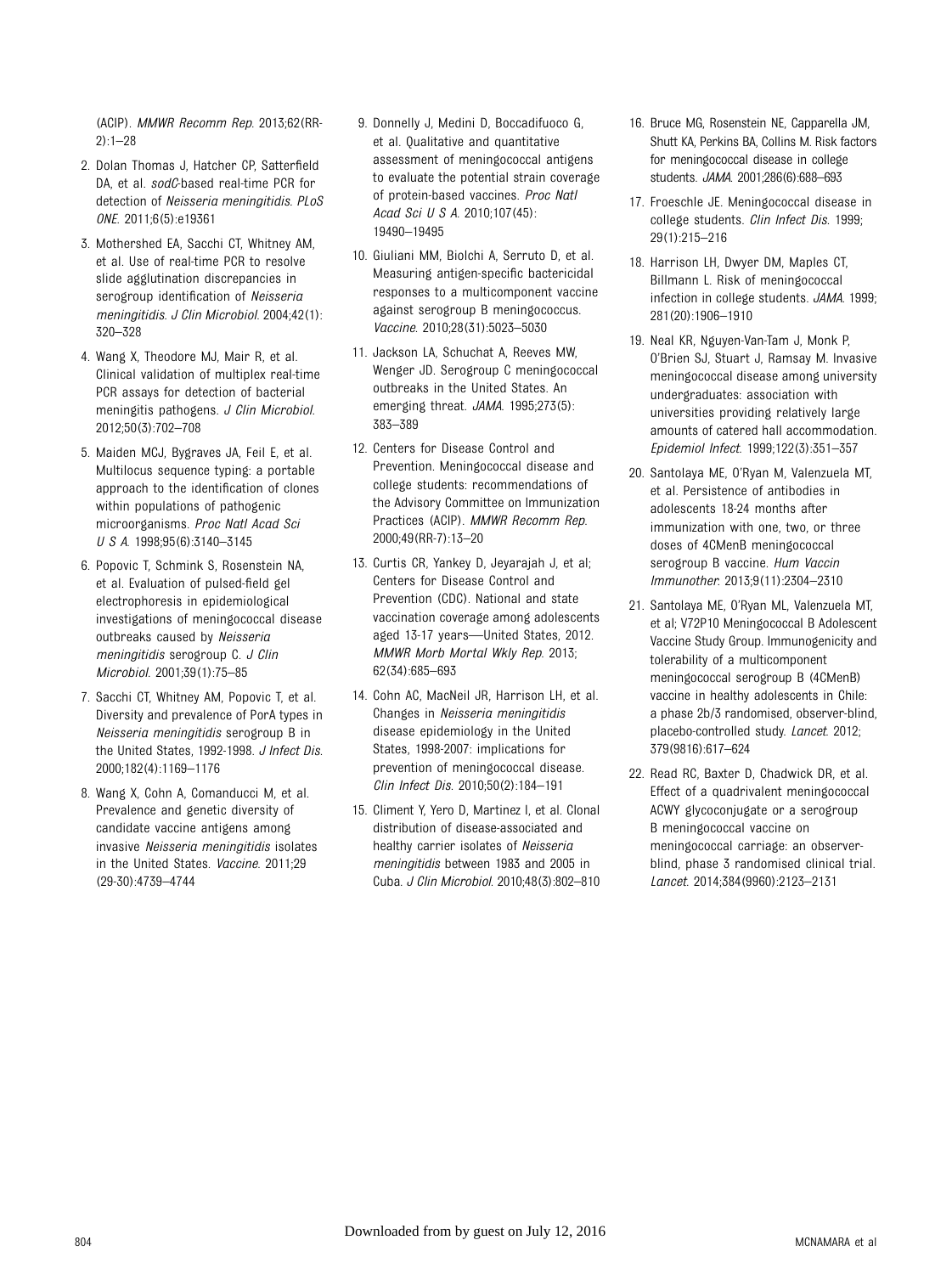# **University Outbreak First Use of a Serogroup B Meningococcal Vaccine in the US in Response to a**

*Pediatrics* 2015;135;798; originally published online April 27, 2015; Yu, Barbara Montana, Christina Tan, Robin Izzo and Thomas A. Clark Jr, Janet Neglia, Judith Oakley, Jacqueline Wagner, Kathy Wagner, Xin Wang, Yon Denise Garon, Robert Hary, Fang Hu, Hajime Kamiya, Hye-Joo Kim, John Kolligian Patel, Tina Bhavsar, Amanda C. Cohn, Jill Dinitz-Sklar, Jonathan Duffy, Janet Finnie, Lucy A. McNamara, Alice M. Shumate, Peter Johnsen, Jessica R. MacNeil, Manisha

DOI: 10.1542/peds.2014-4015  **Services Updated Information &** /content/135/5/798.full.html including high resolution figures, can be found at: **References** /content/135/5/798.full.html#ref-list-1 at: This article cites 21 articles, 9 of which can be accessed free **Citations** /content/135/5/798.full.html#related-urls This article has been cited by 3 HighWire-hosted articles: **Subspecialty Collections** /cgi/collection/vaccine:immunization\_sub **Vaccine/Immunization** /cgi/collection/infectious\_diseases\_sub **Infectious Disease** /cgi/collection/adolescent\_health:medicine\_sub **Adolescent Health/Medicine** the following collection(s): This article, along with others on similar topics, appears in **Permissions & Licensing** /site/misc/Permissions.xhtml tables) or in its entirety can be found online at: Information about reproducing this article in parts (figures,  **Reprints** /site/misc/reprints.xhtml Information about ordering reprints can be found online:

rights reserved. Print ISSN: 0031-4005. Online ISSN: 1098-4275. Grove Village, Illinois, 60007. Copyright © 2015 by the American Academy of Pediatrics. All and trademarked by the American Academy of Pediatrics, 141 Northwest Point Boulevard, Elk publication, it has been published continuously since 1948. PEDIATRICS is owned, published, PEDIATRICS is the official journal of the American Academy of Pediatrics. A monthly





DEDICATED TO THE HEALTH OF ALL CHILDREN™